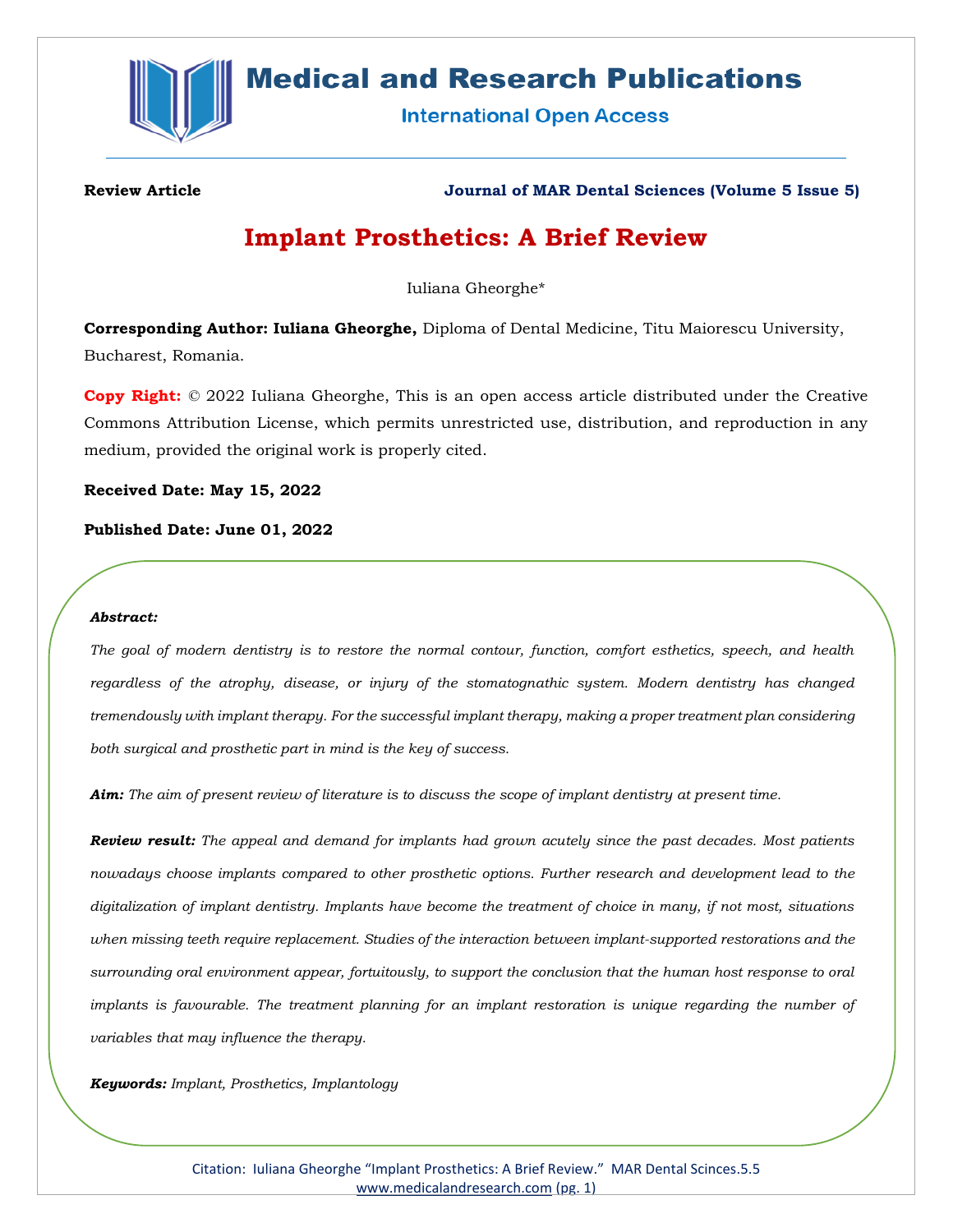#### **Introduction**

The goal of modern dentistry is to restore the normal contour, function, comfort esthetics, speech, and health regardless of the atrophy, disease, or injury of the stomatognathic system. **[**1**]** However, the more the number of teeth missing in a patient, it becomes more difficult to achieve this goal with traditional dentistry. Dental implantology is a term used today to describe anchoring of alloplastic material into the jaws to provide support and retention for prosthetic replacement of teeth that has been lost. **[**2,3**]**

Various modalities of treatment are available to replace missing teeth depending on the number and condition of remaining teeth, space available, adequacy of bone support, cost, and patient desires. Implant supported fixed dental prosthesis has been proven as an efficient modality of treatment. **[**4**]** Implant is connected to remaining natural teeth sometimes when there is an anatomic limitation of space for implants or failure of an implant to Osseo integrate. **[**5**]**

The use of implants has increased owing to the increase in aged population, increased tooth loss in aged population, inability of patients to use removable dentures, improved implant systems and predictability and benefits of implant supported prostheses. **[**6**]**

An important factor in determining the success of implants is the integrity of the peri-implant hard & soft tissue. Therefore, the implant surgical protocol and the restorative protocol should be designed to favour the formation and maintenance of the peri-implant hard and soft tissue. **[**7**]**

#### **Anatomy and Physiology:**

A proper knowledge of anatomical landmarks and its variations prior to implant placement is indispensable to ensure a precise surgical procedure and safeguard the patient against iatrogenic complications. The precise evaluation of distinct anatomical factors such as the position of the mandibular canal, maxillary sinus, the width of the cortical plates, the existing bone density, etc. is very important in appropriate implant selection and planning the most appropriate implant position in the existing clinical condition. Important anatomical structures in the maxilla are a nasal floor, nasopalatine canal anteriorly and maxillary sinus posteriorly. Iatrogenic sinus perforation is commonly encountered complication. This problem can be taken care of by selection of short implants and Sinus lift and bone augmentation procedure.

The most important anatomical consideration while placing an implant in the mandibular arch is the location of the inferior alveolar canal which contains inferior alveolar nerve and artery. Injury to these vital structures during implant placement can cause pain, altered sensation, excessive bleeding, etc. Hence it is important to determine the location as well as the configuration of the mandibular canal prior to implant placement. **[**8,9**]**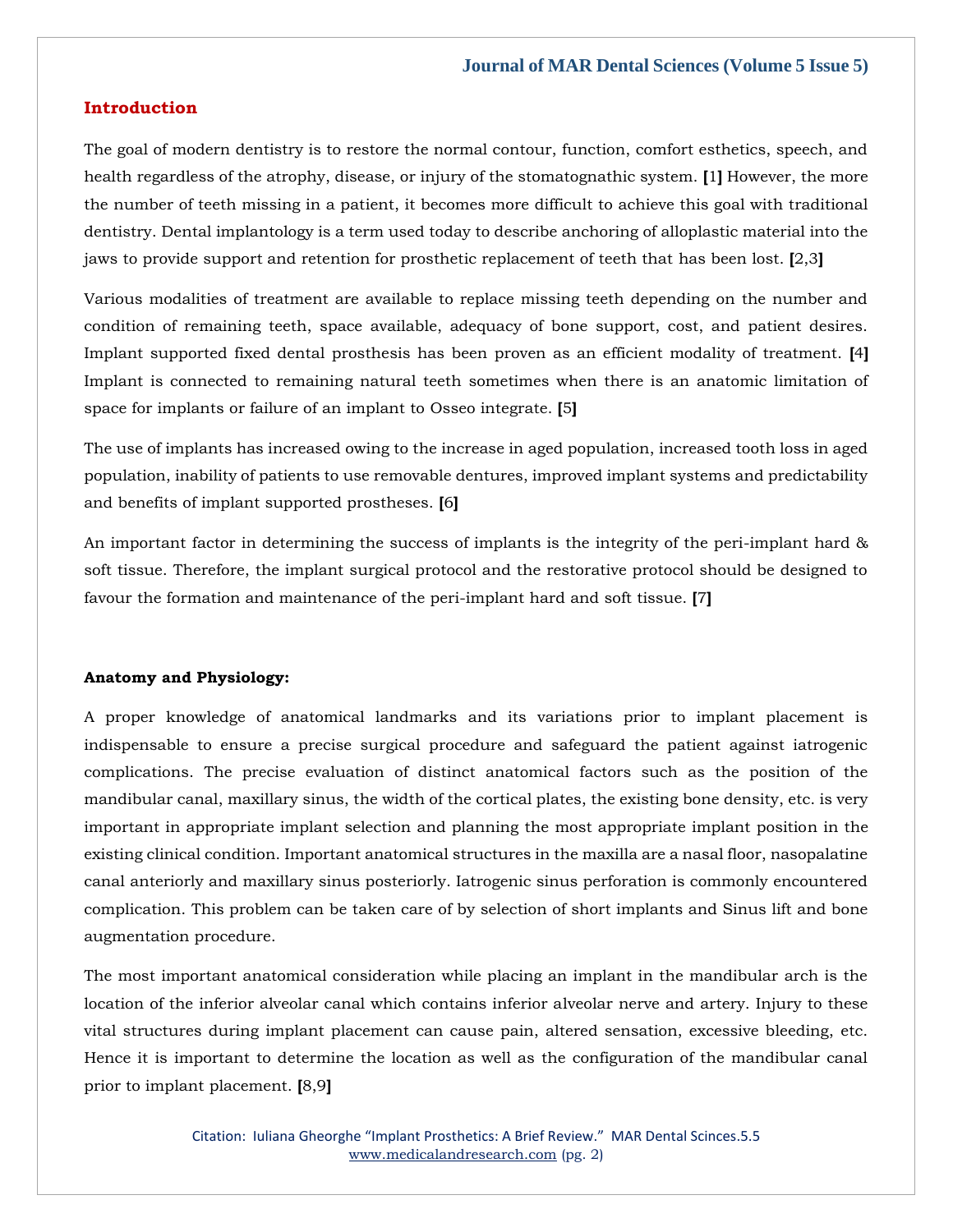#### **Components of Dental Implant: [**10**]**

Fixture or implant: An implant provides the anchor or foundation for a restoration. It is screwed into the bone of the jaw providing a fixed platform on which an abutment can be screwed. Bone tissue can grow around the implant regenerating and strengthening the jaw reducing the bone loss which occurs when natural teeth are lost. It is made from titanium for biocompatibility with the body.

#### **Abutment:**

An abutment provides support for the crown. It is also the interface between the crown and the implant. Rotation (twist) is controlled by lugs shaped on the abutments stem. These lugs restrict the abutments rotational placement to set incremental steps. Different manufactures use different systems with more or less adjustment. It has screw that links it to the fixture. It is made from titanium.

#### **Crown:**

Crowns are the top part of a restoration and are the part that we see in the mouth. They replicate the original teeth to provide a biting surface and aesthetic appearance. They are hand made by the technician. The supporting substructure for the crown may be handmade or machined (onsite or offsite). The completed crown is either cemented or screwed onto an abutment. It is made from Porcelains (metal supported or metal free) or metal (normally gold).

#### **General Principle for Implant Placement**

Initial Preparation and Treatment Planning: The initial consultation is the first step in determining whether a patient qualifies for a reconstructive procedure. A preliminary treatment plan based on chief complaint of the patient, history of present illness, medical history, and clinical and radiographic examination, to be made. Diagnostic impressions should be made to obtain accurate study models. Diagnostic casts or study models are essential to help guide both the preimplant and treatment phases of implant therapy. **[**3,11**]**

As both implant and preprosthetic procedures are elective surgeries aimed at restoring function and comfort of patients, they should be restricted to ASA1 (patients with no health problems) and ASA2 (patients with minor health problems who respond well to treatment). Any patient whose health condition places him in Category ASA3 (major health problems with partial correction) or higher should be carefully screened for relative contraindications or possibly absolute contraindications. **[**12**]**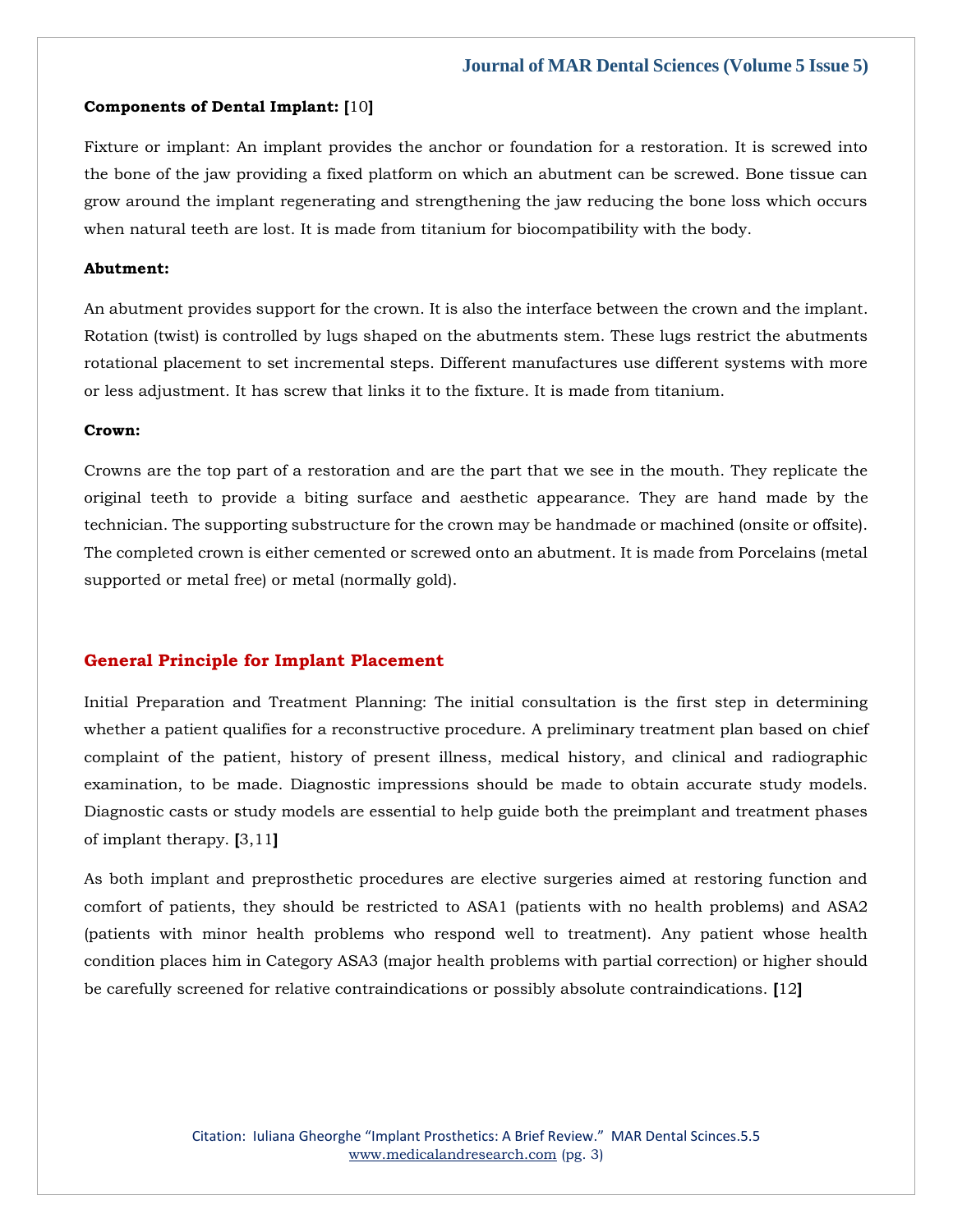#### **Relative contraindications for Dental implant**

Children & adolescents Epileptic patients Severe bleeding tendency Endocarditis risk Osteoradionecrosis risk Myocardial infarction risk

#### **Patient Preparation:**

Risks and benefits of implant surgery specific to the patient's need should be thoroughly explained at the appointment before the surgery.

Radiographic Assessment: An acceptable clinical examination and an appropriate radiographic examination are mandatory before every implant surgery. Diagnostic imaging and techniques help develop and implement a cohesive and comprehensive implant treatment plan. The purpose of implant imaging is to provide accurate and reliable diagnostic information on the patient's anatomy at the proposed implant sites. Current radiation protection regulations are based on justification and the as low as reasonably achievable principle. This implies that every radiographic examination must be carried out to the benefit of the patient by application of the lowest possible dose. Therefore, the selection of imaging technique is already part of radiation protection measures. **[**13,14**]**

Computed tomography (CT) procedures can identify the available bone height and width accurately at a proposed implant site, the exact position and orientation of the implant (which many times determine the actual length and diameter of the implant) often are dictated by the prosthesis. **[**15**]**

Diagnostic Casts: Diagnostic casts or study models are essential to help guide both the preimplant and treatment phases of implant therapy. Many patients have been partially edentulous for an extended period of time. The combination of continued bone loss and dentition changes related to missing teeth greatly increases the factors that must be considered for oral rehabilitation with implants. Diagnostic casts enable these prosthodontic factors, for example, maxillomandibular relationships, existing occlusion, and potential future occlusal schemes to be evaluated in the absence of the patient. **[**11**]**

Implant site preparation: Basic principles must be followed to achieve a successful osseointegration. The surgical site should be kept aseptic and the patient appropriately prepared and draped for an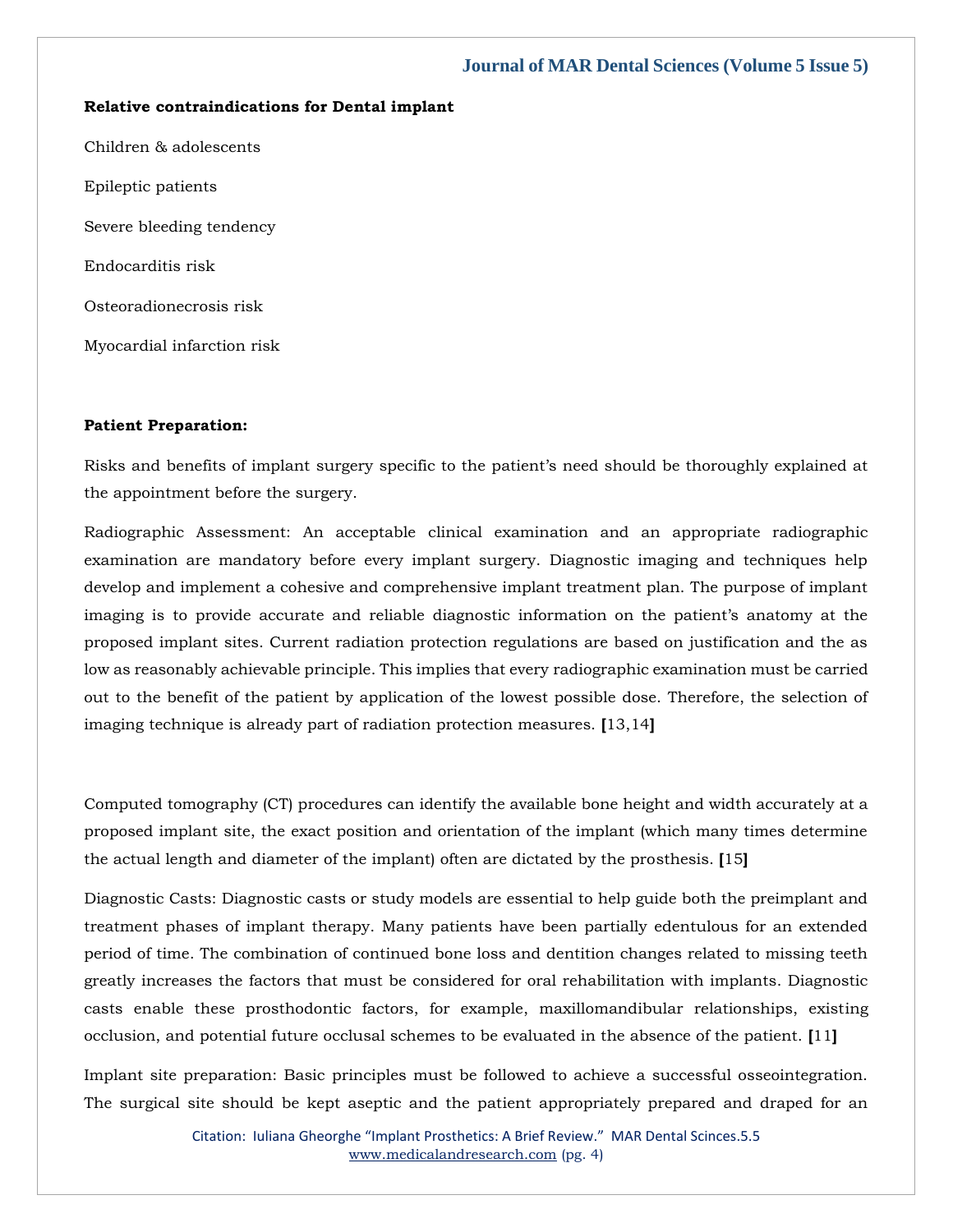intraoral surgical procedure. It is recommended that the patient rinse with chlorhexidine gluconate for 30 seconds immediately before surgery. A sterile field has to be maintained at all times to avoid contamination of the implant surface.

Implant sites should be prepared using gentle, atraumatic surgical techniques with a constant reminder to avoid overheating the bone. Finally, implants should be stable and allowed to heal. Regardless of the type of surgical approach, the implant must be placed in healthy bone to achieve osseointegration and an atraumatic technique must be followed to avoid damage to bone or vital structures. Bone quality at the recipient site influences the interface between bone and implant. Compact bone offers a much greater surface area for mineralised tissue-to implant contact than the cancellous bone. Surgical preparation of the tissues at the recipient site may also greatly affect healing. Drilling of the bone without proper cooling generates increased temperatures that can injure the bone and increase the risk of implant failure. **[**16**]**

One-stage versus Two-Stage Implant Surgeries: Most of the threaded implants can be either placed in one-stage or a two-stage protocol. In the one-stage approach the implant or the abutment emerges through the mucoperiosteum at the time of implant placement, whereas in the two-stage approach the top of the implant and cover screw is completely covered with flap closure. Here implant is allowed to heal, without loading or micro movement, for a time. In two-stage implant surgery the implant must be surgically exposed following an undisturbed healing period.

Implant placement: Once the flaps are reflected and the bone is prepared, the implant osteotomy site can be prepared. A series of drill are used to prepare the osteotomy site precisely and incrementally for an implant. A surgical guide or stent is inserted, checked for proper positioning and used throughout the procedure to direct the proper implant placement.

#### **A small round bur is used to mark the implant sites**

Guide is removed and the initial marks are checked for their appropriate buccal-lingual and mesialdistal location. Slight modifications may be necessary to adjust the spatial relationships and to avoid minor ridge defects. Each marked site is then prepared to a depth of 1to 2 mm with a round drill.

A small twist drill usually 2 mm diameter and marked to indicate various lengths is used next to establish the depth and align then long axis of the implant recipient site. This drill may be externally or internally irrigated. In either case a twist drill is used at a speed of 800-1200 rpm with copious irrigation. When multiple implants are used a guide pin is used to check for the alignment and parallelism through out the preparation site.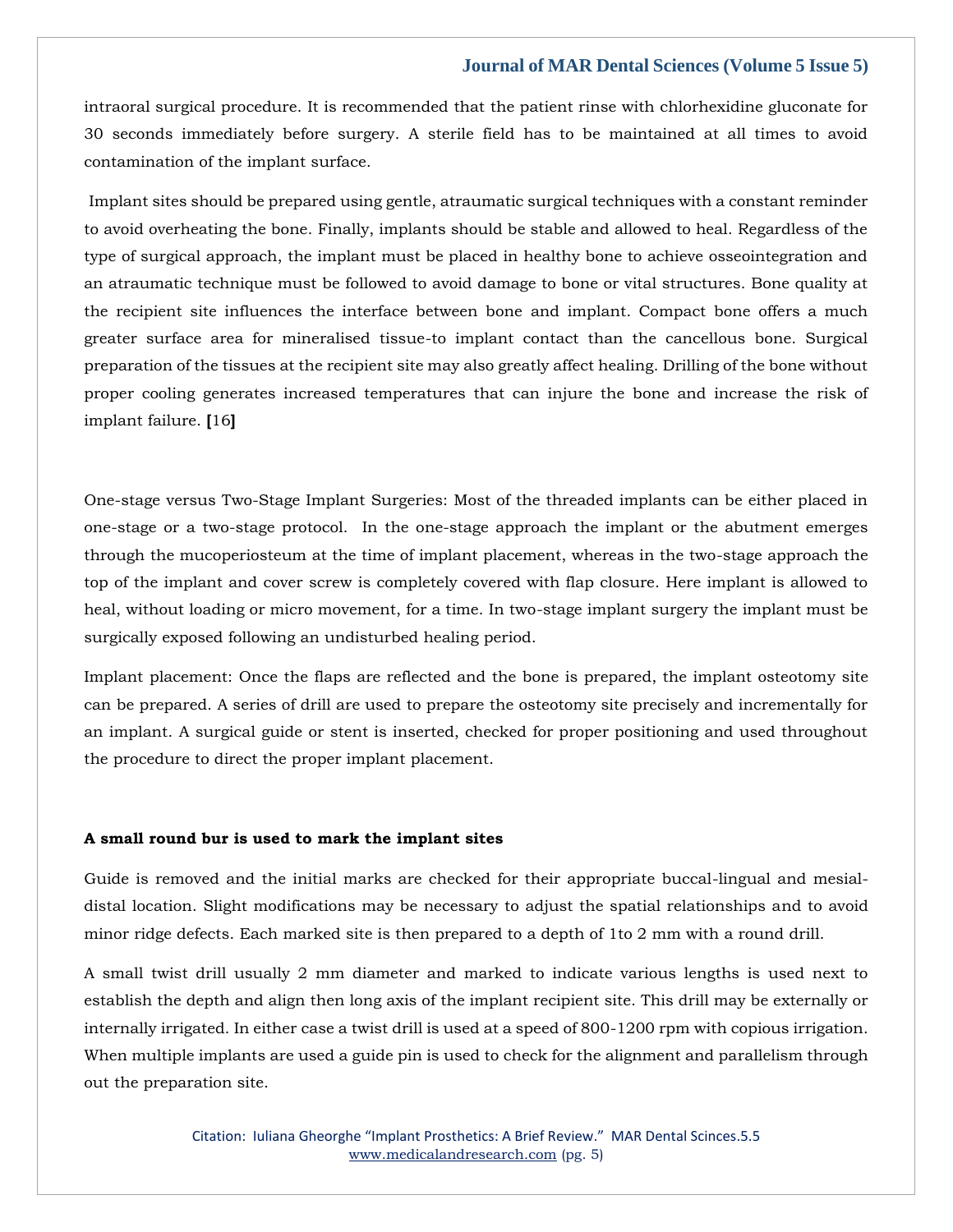Next step is to use series of drill systemically to widen the size to accommodate the selected size of the implants.

#### **Pilot Drill:**

Following the 2 mm twist drill, a pilot drill with a non-cutting 2-mm diameter guide at the apical end and a cutting 3 mm wider diameter midsection is used to enlarge the osteotomy site, thus facilitating the insertion of the subsequent drill in the sequence.

#### **The 3-mm Twist Drill:**

The final drill in the preparation of the standard-diameter implant is the 3-mm twist drill. It is used to widen the site along the entire depth of the osteotomy from 2-3mm. This final drill in the sequence will finish cutting the osteotomy site and will help the clinician determine whether the implant will be stable or not. Regardless of the system used, it is important to know that the final diameter drilling be accomplished with a steady hand, without wobbling.

#### **Countersink (Optional):**

Countersink drill is used to avoid the risk of premature exposure from the pressure of the temporary denture. It is used to shape or flare the crestal aspect of the osteotomy site. This allows the coronal flare of the implant and cover screw to fit within the osteotomy site.

#### **Bone Tap:**

Used for the threaded implants. In dense cortical bone or when placing longer implants to a moderately dense bone, it is prudent to tap the bone before implant placement to facilitate implant insertion and to reduce the risk of implant binding

#### **Flap closure and suturing:**

Once the implants are placed and the cover screw secured, the surgical site should be thoroughly irrigated with sterile saline and proper closure of the flap must be obtained.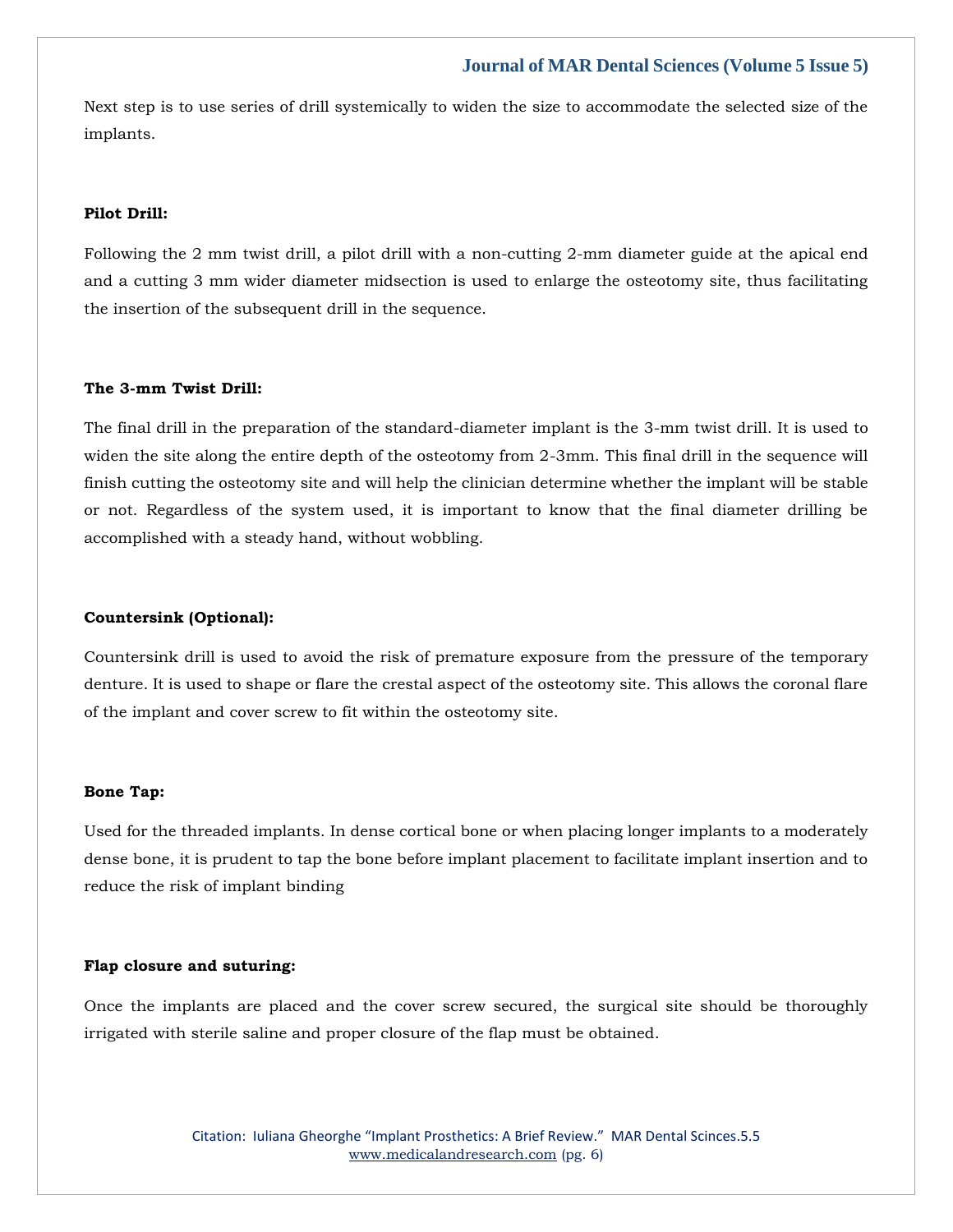Guidelines for selecting implant size and evaluating mesiodistal space for implant placement: **[**17**]**

The implant should be at least 1.5 mm away from the adjacent teeth.

The implant should be at least 3 mm away from an adjacent implant.

A wider diameter implant should be selected for molar teeth because of the high occlusal loads. Spacing is required to provide the following:

To allow for 1.5 mm of crestal bone interproximally, this in turn will allow for proper development of a healthy papilla.

To develop proper contacts and the contours in the restoration.

To allow for an adequate width of soft tissue between implants and adjacent teeth.

For the prosthetic components not to impact on each other

For the effective cleaning of the prosthesis by the patient

To develop harmonious occlusion.

To allow for at least 1 mm space from the implant to the adjacent root.

#### **Prosthetic Considerations in Implant Prostheses: [**18,19,20**]**

To balance between now increasing demand of aesthetics along with function, prosthetically driven implantology has come to play i.e. prosthetic part of the prosthesis is considered before the surgical part. The prosthetic considerations include the physical and medical status of the patient, bone evaluation, radiographic considerations, factors that implant selection will affect occlusal scheme considerations and maintenance by the patient, and follow-up by the clinician.

### **General consideration**

**Age:** Implant placement needs to be done after the completion of the growth of the patient. If done before growth completion it may lead to complications such as submerging of implant and/or its relocation.

**Medical History:** Patients with cardiovascular disorders should be advised to get clearance for implant placement by the cardiologist or their physician. In patients with pulmonary disorders, alginate impressions should be avoided as it can lead to suffocation.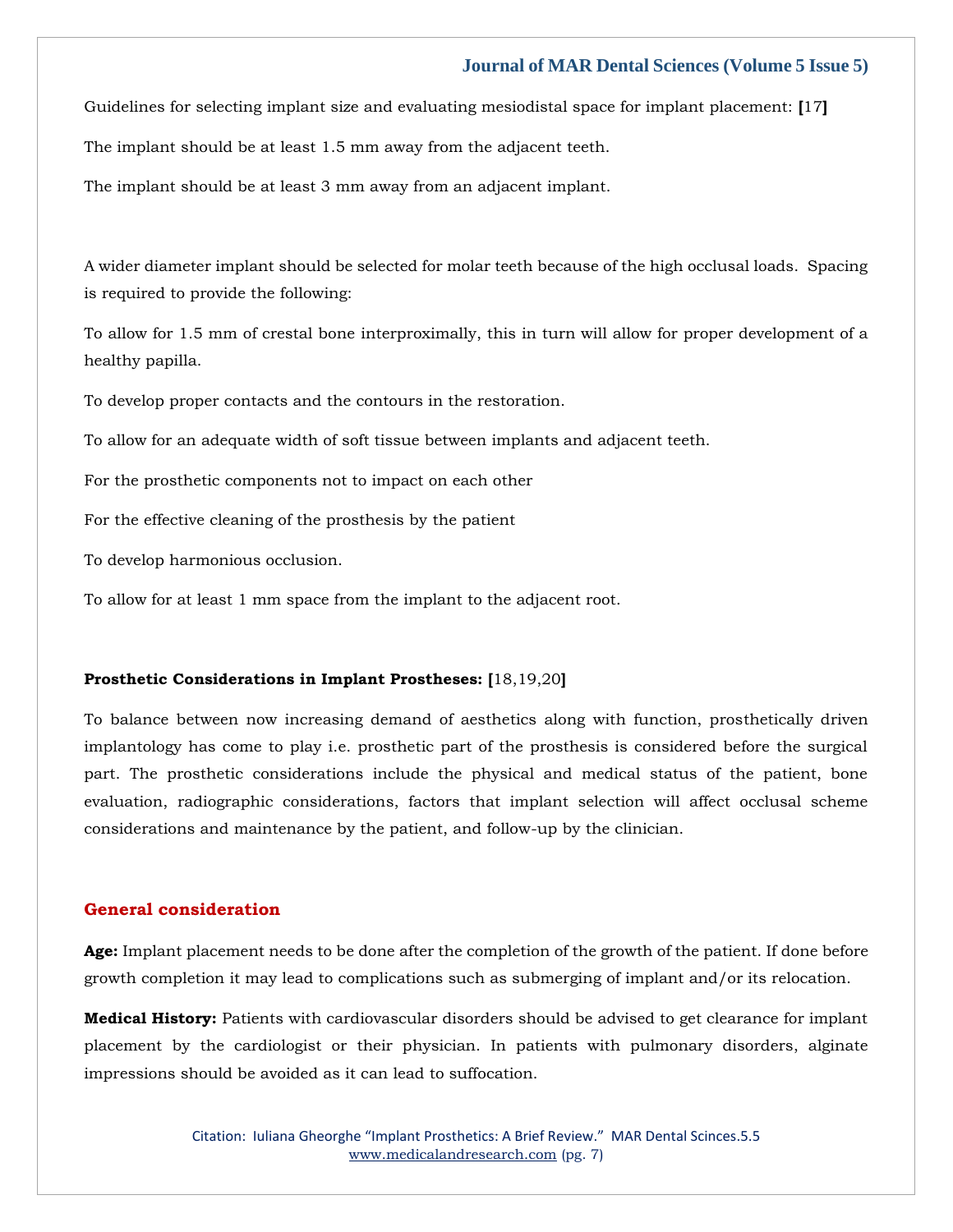**Oral Hygiene and Habits:** The patient's oral hygiene has a direct influence on the prognosis. Patients with poor oral hygiene or habits such as tobacco chewing and chain-smoking have a higher risk of implant failures. Patients with a history of smoking should cease smoking for a minimum of one week prior and at least 8 weeks after implant surgery.

**Parafunctional Activity:** Activities such as bruxism and clenching have been identified as a major concern in implant treatment planning as they result in increased pressure on the implants and eventually metal fatigue and bone loss.

#### **Intra oral considerations:**

**Soft Tissue Considerations:** Gingival biotype plays a crucial role in the aesthetic success of the prosthesis. Thick and fibrous biotype provides better aesthetic results while thin biotype does not mask the implant and abutment parts. In Gingival papillae that are fine and long, aesthetic results are difficult to obtain. Whereas in thick and short papillae natural regeneration is facilitated.

**Evaluation of Alveolar Bone:** Alveolar bone should be evaluated for bone defects. In cases of the presence of difference in the bone level at the implant site and adjacent to that, there is an increased risk to both- periodontal and peri-implant tissue. Reconstruction f crest either by regeneration or bone grafting becomes important.

Inter-arch distance and space evaluation: Inter-arch distance for proper visibility and instrumentation should be evaluated.

#### **Implant related considerations**

**Thread Design:** Thread design should be such that it maximizes BIC and therefore reduces stress. Smaller pitch i.e. the distance between two threads indicates more surface area for better stress distribution.

**Thread Depth:** deep threads increase the surface area and contribute to the primary stability of the implant.

**Implant length and width:** increase in implant length increases the primary stability but it doesn't decrease the stresses. For regions where maximum stresses are concentrated, an increase in the width of the implant is a better way to distribute the stresses.

**Crest module:** the crest module is always slightly larger than the outer thread diameter. A parallel or same-sized crest module increases the risk of bone loss after loading.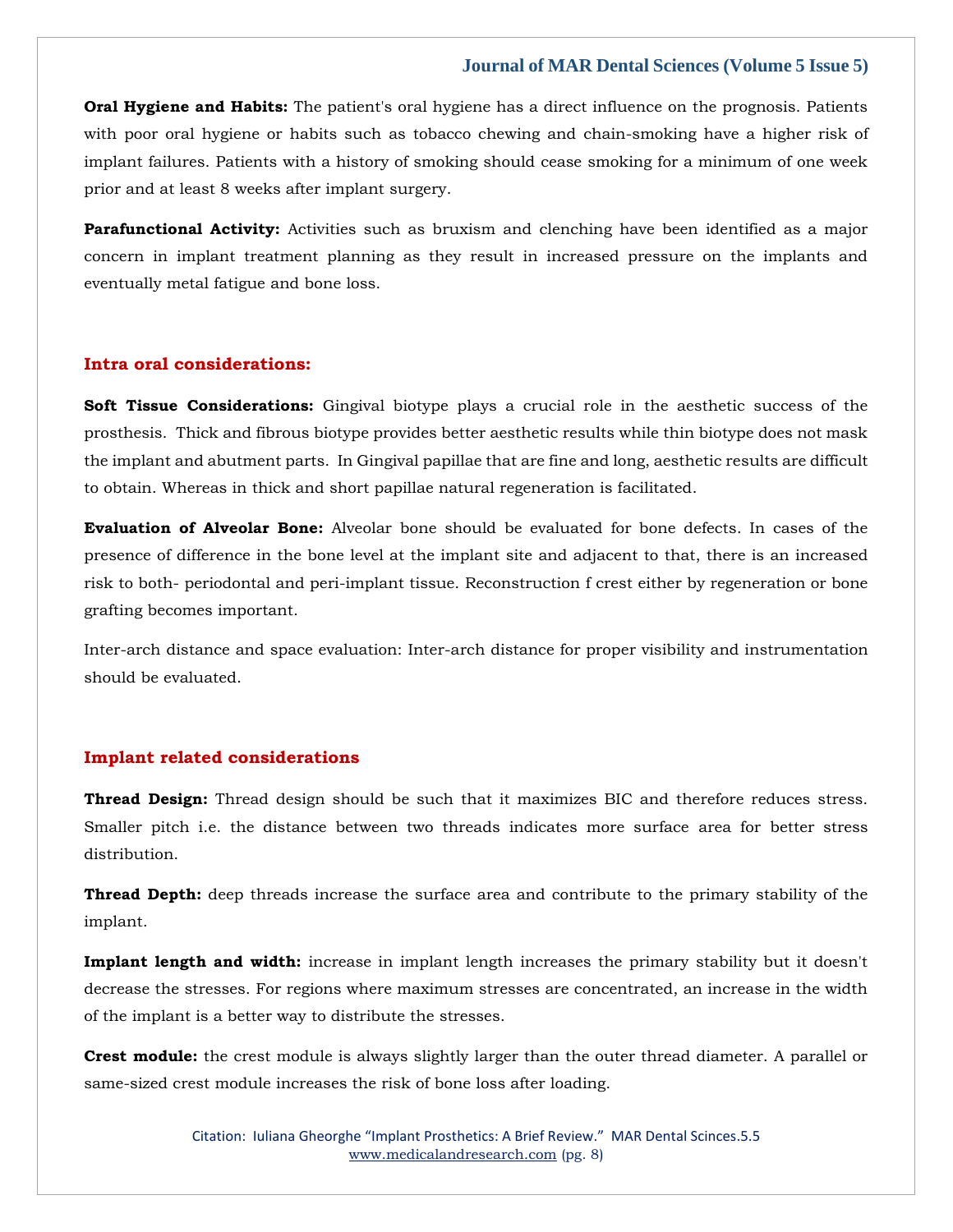#### **Implant selection considerations**

**Implant Length:** It is selected according to bone availability, anatomic vital structures.

**Implant Diameter:** Buccolingual and mesiodistal ridge dimensions usually determine the diameter of the implant to be used. A minimum of 1mm of bone should be presented buccal and lingual to the implant. A minimum of 3mm between the edges of two implant platforms is necessary and a minimum of 1.5mm bone from an adjacent tooth is required. All these criteria help to determine the diameter of the implant.

**Implant Surface:** Smooth implants have been used for years, but roughened surfaces are used because of the enhanced bone-implant interface. Roughened surface increases the initial fixation of the implant TPS (titanium-plasma sprayed) implants have increased load-bearing capacity by 25-30%.

**Implant Position:** Implant angulation for posterior segments should be such that the long axis emerges from the center of the occlusal surface. In the anterior tooth region, the long axis of the implant should emerge from the cingulum of the tooth. Implant position should not be compromised by the availability of bone. Bone grafting in such cases should be planned prior to implant placement.

**Implant Number:** Though one implant for one tooth is the best option, however, five implants are sufficient for 12 teeth in the mandible and 8-12 implants for the maxilla depending on bone and parafunctional habits.

#### **Conclusion**

Implant dentistry is the branch of dentistry gaining popularity among dentist as well as in patient, which provide a clinical solution in cases of distal extention edentulousness, where conventional approaches fails to provide fixed treatment. Furthermore it is more conservative in terms of conventional FPD where tooth prepration is mandatory. Success is achieved if the prosthesis is designed taking care of aesthetics, function, and hygiene. It falls into the hands of the dentist to identify possible complications at the right time to avoid implant failures. Several risk factors associated with high failure rates have been identified. Poor bone quality, bone grafts, irradiation, immunosuppressive medication, and selected disease states are universally recognized as risk factors, furthermore, factors such as bruxism, alcoholism, tobacco smoking, and osteoporosis are relative contraindications whereby treatment results may be compromised. All diagnostic procedures should be in a detailed manner to design the treatment plan accordingly. These included intraoral and extraoral evaluation, radiographic evaluation, implant design considerations, and biomechanical considerations.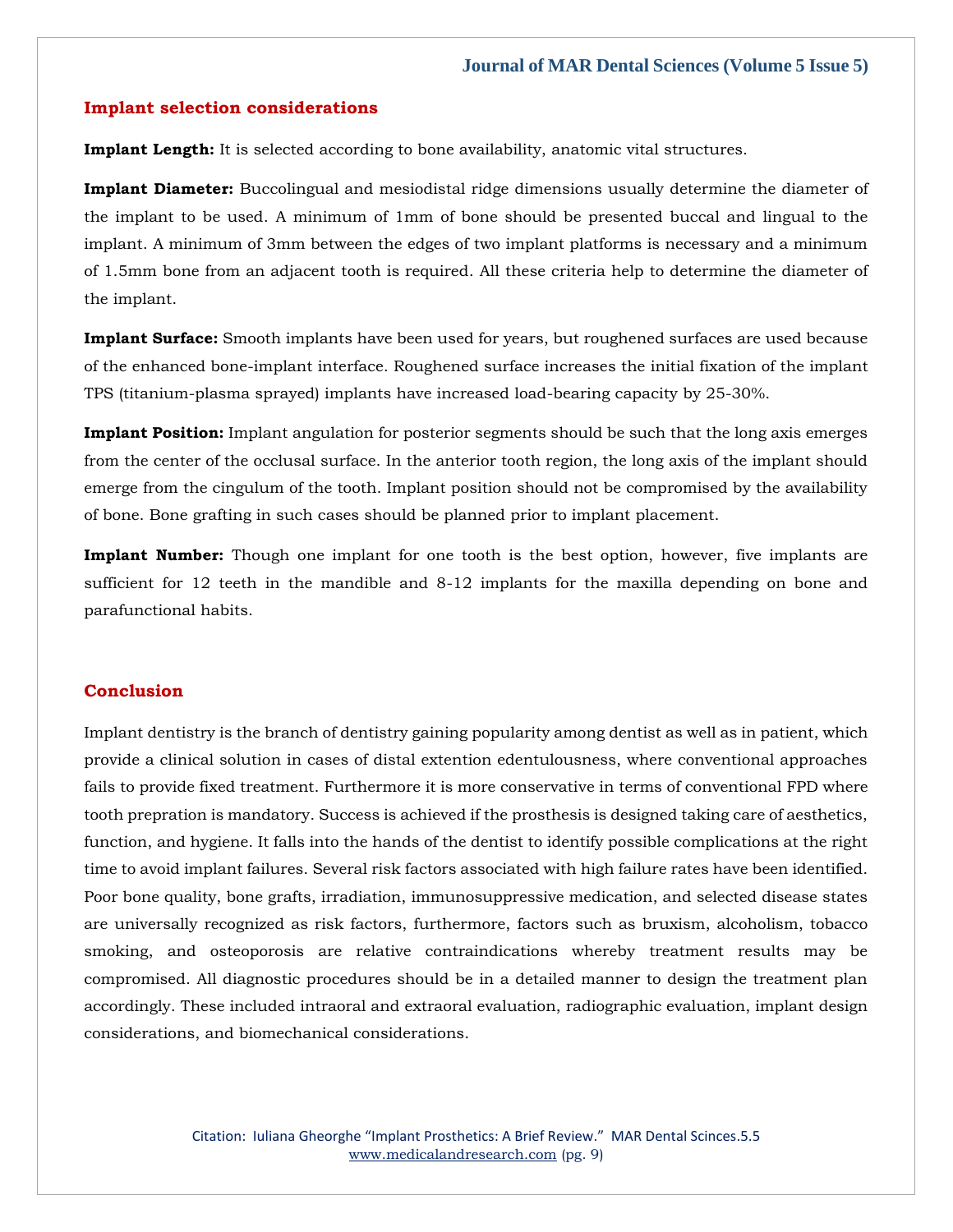#### **References**

- 1. [Dewan SK, Arora A, Sehgal M, Khullar A.](https://www.google.com/search?q=%E2%80%9CImplant+failures%3A+A+broader+perspective%E2%80%9D&rlz=1C1CHBF_enIN1000IN1000&oq=%E2%80%9CImplant+failures%3A+A+broader+perspective%E2%80%9D&aqs=chrome..69i57.864j0j15&sourceid=chrome&ie=UTF-8) "Implant failures: A broader perspective". J Dent [Implant 2015;5:53-9.](https://www.google.com/search?q=%E2%80%9CImplant+failures%3A+A+broader+perspective%E2%80%9D&rlz=1C1CHBF_enIN1000IN1000&oq=%E2%80%9CImplant+failures%3A+A+broader+perspective%E2%80%9D&aqs=chrome..69i57.864j0j15&sourceid=chrome&ie=UTF-8)
- 2. Dholam KP, Gurav SV. "[Dental implants in irradiated jaws: A literature review](https://www.google.com/search?q=%E2%80%9CDental+implants+in+irradiated+jaws%3A+A+literature+review%E2%80%9D&rlz=1C1CHBF_enIN1000IN1000&sxsrf=ALiCzsaT8x9hmK1G_3yW8_Yi-PFrP43bFw%3A1652766974837&ei=_jiDYofbMqigseMP_s-v8AY&ved=0ahUKEwiH0rnj7OX3AhUoUGwGHf7nC24Q4dUDCA4&uact=5&oq=%E2%80%9CDental+implants+in+irradiated+jaws%3A+A+literature+review%E2%80%9D&gs_lcp=Cgdnd3Mtd2l6EAMyBggAEBYQHkoECEEYAUoECEYYAFDpDVjpDWCiGmgGcAB4AIABY4gBY5IBATGYAQCgAQKgAQHAAQE&sclient=gws-wiz)". J Cancer Res [Ther 2012;8 Suppl 1:S85-93.](https://www.google.com/search?q=%E2%80%9CDental+implants+in+irradiated+jaws%3A+A+literature+review%E2%80%9D&rlz=1C1CHBF_enIN1000IN1000&sxsrf=ALiCzsaT8x9hmK1G_3yW8_Yi-PFrP43bFw%3A1652766974837&ei=_jiDYofbMqigseMP_s-v8AY&ved=0ahUKEwiH0rnj7OX3AhUoUGwGHf7nC24Q4dUDCA4&uact=5&oq=%E2%80%9CDental+implants+in+irradiated+jaws%3A+A+literature+review%E2%80%9D&gs_lcp=Cgdnd3Mtd2l6EAMyBggAEBYQHkoECEEYAUoECEYYAFDpDVjpDWCiGmgGcAB4AIABY4gBY5IBATGYAQCgAQKgAQHAAQE&sclient=gws-wiz)
- 3. Gowd MS, Shankar T, Ranjan R, Singh A. "[Prosthetic consideration in implant-supported](https://www.google.com/search?q=%E2%80%9CProsthetic+consideration+in+implant-supported+prosthesis%3A+A+review+of+literature%E2%80%9D.+&rlz=1C1CHBF_enIN1000IN1000&sxsrf=ALiCzsa63OwsFjS9x91y3fFcFdLo3c0g8w%3A1652766994000&ei=ETmDYqPNPPSMseMPhrqCwAQ&ved=0ahUKEwjjmcvs7OX3AhV0RmwGHQadAEgQ4dUDCA4&uact=5&oq=%E2%80%9CProsthetic+consideration+in+implant-supported+prosthesis%3A+A+review+of+literature%E2%80%9D.+&gs_lcp=Cgdnd3Mtd2l6EAMyBggAEBYQHjoHCCMQ6gIQJzoNCC4QxwEQowIQ6gIQJ0oECEEYAEoECEYYAFCnC1inC2DDFmgBcAB4AIABaYgBaZIBAzAuMZgBAKABAaABArABCsABAQ&sclient=gws-wiz)  prosthesis: A review of literature"[. J Int Soc Prevent Communit Dent 2017;7:S1-7.](https://www.google.com/search?q=%E2%80%9CProsthetic+consideration+in+implant-supported+prosthesis%3A+A+review+of+literature%E2%80%9D.+&rlz=1C1CHBF_enIN1000IN1000&sxsrf=ALiCzsa63OwsFjS9x91y3fFcFdLo3c0g8w%3A1652766994000&ei=ETmDYqPNPPSMseMPhrqCwAQ&ved=0ahUKEwjjmcvs7OX3AhV0RmwGHQadAEgQ4dUDCA4&uact=5&oq=%E2%80%9CProsthetic+consideration+in+implant-supported+prosthesis%3A+A+review+of+literature%E2%80%9D.+&gs_lcp=Cgdnd3Mtd2l6EAMyBggAEBYQHjoHCCMQ6gIQJzoNCC4QxwEQowIQ6gIQJ0oECEEYAEoECEYYAFCnC1inC2DDFmgBcAB4AIABaYgBaZIBAzAuMZgBAKABAaABArABCsABAQ&sclient=gws-wiz)
- 4. Adell R. "[Clinical results of osseointegrated implants supporting fixed prostheses in edentulous](https://www.google.com/search?q=%E2%80%9CClinical+results+of+osseointegrated+implants+supporting+fixed+prostheses+in+edentulous+jaws%E2%80%9D&rlz=1C1CHBF_enIN1000IN1000&sxsrf=ALiCzsbtqrKqjSxVcjQqNn4gu-mABiUR6A%3A1652767014027&ei=JjmDYpupAfOeseMP25qwsA0&ved=0ahUKEwib1JH27OX3AhVzT2wGHVsNDNYQ4dUDCA4&uact=5&oq=%E2%80%9CClinical+results+of+osseointegrated+implants+supporting+fixed+prostheses+in+edentulous+jaws%E2%80%9D&gs_lcp=Cgdnd3Mtd2l6EAM6BwgjEOoCECc6DQguEMcBEKMCEOoCECdKBAhBGABKBAhGGABQ5ANY5ANgtRBoAXABeACAAXuIAXuSAQMwLjGYAQCgAQGgAQKwAQrAAQE&sclient=gws-wiz)  jaws"[. J Prosthet Dent 1983;50:251](https://www.google.com/search?q=%E2%80%9CClinical+results+of+osseointegrated+implants+supporting+fixed+prostheses+in+edentulous+jaws%E2%80%9D&rlz=1C1CHBF_enIN1000IN1000&sxsrf=ALiCzsbtqrKqjSxVcjQqNn4gu-mABiUR6A%3A1652767014027&ei=JjmDYpupAfOeseMP25qwsA0&ved=0ahUKEwib1JH27OX3AhVzT2wGHVsNDNYQ4dUDCA4&uact=5&oq=%E2%80%9CClinical+results+of+osseointegrated+implants+supporting+fixed+prostheses+in+edentulous+jaws%E2%80%9D&gs_lcp=Cgdnd3Mtd2l6EAM6BwgjEOoCECc6DQguEMcBEKMCEOoCECdKBAhBGABKBAhGGABQ5ANY5ANgtRBoAXABeACAAXuIAXuSAQMwLjGYAQCgAQGgAQKwAQrAAQE&sclient=gws-wiz)‑4.
- 5. Schlumberger TL, Bowley JF, Maze GI. "[Intrusion phenomenon in combination tooth](https://www.google.com/search?q=%E2%80%9CIntrusion+phenomenon+in+combination+tooth%E2%80%91implant+restorations%3A+A+review+of+the+literature%E2%80%9D&rlz=1C1CHBF_enIN1000IN1000&sxsrf=ALiCzsb480T8seiSD4OmNaOuKawNrG--oA%3A1652767077420&ei=ZTmDYoCiGbihseMPkPqL-AQ&ved=0ahUKEwjA6K6U7eX3AhW4UGwGHRD9Ak8Q4dUDCA4&uact=5&oq=%E2%80%9CIntrusion+phenomenon+in+combination+tooth%E2%80%91implant+restorations%3A+A+review+of+the+literature%E2%80%9D&gs_lcp=Cgdnd3Mtd2l6EAM6BwgjEOoCECdKBAhBGABKBAhGGABQ7wpY7wpgxw1oAXAAeACAAZsBiAGbAZIBAzAuMZgBAKABAaABArABCsABAQ&sclient=gws-wiz)‑implant [restorations: A review of the literature](https://www.google.com/search?q=%E2%80%9CIntrusion+phenomenon+in+combination+tooth%E2%80%91implant+restorations%3A+A+review+of+the+literature%E2%80%9D&rlz=1C1CHBF_enIN1000IN1000&sxsrf=ALiCzsb480T8seiSD4OmNaOuKawNrG--oA%3A1652767077420&ei=ZTmDYoCiGbihseMPkPqL-AQ&ved=0ahUKEwjA6K6U7eX3AhW4UGwGHRD9Ak8Q4dUDCA4&uact=5&oq=%E2%80%9CIntrusion+phenomenon+in+combination+tooth%E2%80%91implant+restorations%3A+A+review+of+the+literature%E2%80%9D&gs_lcp=Cgdnd3Mtd2l6EAM6BwgjEOoCECdKBAhBGABKBAhGGABQ7wpY7wpgxw1oAXAAeACAAZsBiAGbAZIBAzAuMZgBAKABAaABArABCsABAQ&sclient=gws-wiz)". J Prosthet Dent 1998;80:199-203.
- 6. Misch CE. "Implant Dentistry"[. 1 st edition, Mosby, USA, 1999.](https://www.google.com/search?q=%E2%80%9CImplant+Dentistry%E2%80%9D&rlz=1C1CHBF_enIN1000IN1000&sxsrf=ALiCzsbWyyC3pZQRQwy4r7NBOS34arEAtg%3A1652767108646&ei=hDmDYuX-JqvLseMPmLmykAo&ved=0ahUKEwjl0KCj7eX3AhWrZWwGHZicDKIQ4dUDCA4&uact=5&oq=%E2%80%9CImplant+Dentistry%E2%80%9D&gs_lcp=Cgdnd3Mtd2l6EAMyBQgAEIAEMgUIABCABDIFCAAQgAQyBQgAEIAEMggIABCABBDJAzIFCAAQgAQyBQgAEIAEMgUIABCABDIFCAAQgAQyCggAEIAEEIcCEBQ6BwgjEOoCECc6BggAEBYQHjoJCAAQyQMQFhAeOgYIABAHEB5KBAhBGABKBAhGGABQygtYvzJg-T1oAXAAeACAAdwGiAGXDJIBBzEuNS42LTGYAQCgAQGgAQKwAQrAAQE&sclient=gws-wiz)
- 7. Sethi A, Kaus T, Sochor P. "[The use of angulated abutment in implant dentistry: five year clinical](https://www.google.com/search?q=%E2%80%9CThe+use+of+angulated+abutment+in+implant+dentistry%3A+five+year+clinical+results+of+an+ongoing+prospective+study%E2%80%9D&rlz=1C1CHBF_enIN1000IN1000&sxsrf=ALiCzsapSJXAiznXVZFuuI7oLE1IILPF_w%3A1652767164653&ei=vDmDYpC5J9CaseMPnsaQ6AM&ved=0ahUKEwiQh_u97eX3AhVQTWwGHR4jBD0Q4dUDCA4&uact=5&oq=%E2%80%9CThe+use+of+angulated+abutment+in+implant+dentistry%3A+five+year+clinical+results+of+an+ongoing+prospective+study%E2%80%9D&gs_lcp=Cgdnd3Mtd2l6EAMyBwgjEOoCECcyBwgjEOoCECcyBwgjEOoCECcyBwgjEOoCECcyBwgjEOoCECcyBwgjEOoCECcyBwgjEOoCECcyBwgjEOoCECcyBwgjEOoCECcyBwgjEOoCECdKBAhBGABKBAhGGABQthBYthBg9BdoAXABeACAAQCIAQCSAQCYAQCgAQGgAQKwAQrAAQE&sclient=gws-wiz)  results of an ongoing prospective study"[. Int J Oral Maxillofac Implants. 2000; 15\(6\): 801-10.](https://www.google.com/search?q=%E2%80%9CThe+use+of+angulated+abutment+in+implant+dentistry%3A+five+year+clinical+results+of+an+ongoing+prospective+study%E2%80%9D&rlz=1C1CHBF_enIN1000IN1000&sxsrf=ALiCzsapSJXAiznXVZFuuI7oLE1IILPF_w%3A1652767164653&ei=vDmDYpC5J9CaseMPnsaQ6AM&ved=0ahUKEwiQh_u97eX3AhVQTWwGHR4jBD0Q4dUDCA4&uact=5&oq=%E2%80%9CThe+use+of+angulated+abutment+in+implant+dentistry%3A+five+year+clinical+results+of+an+ongoing+prospective+study%E2%80%9D&gs_lcp=Cgdnd3Mtd2l6EAMyBwgjEOoCECcyBwgjEOoCECcyBwgjEOoCECcyBwgjEOoCECcyBwgjEOoCECcyBwgjEOoCECcyBwgjEOoCECcyBwgjEOoCECcyBwgjEOoCECcyBwgjEOoCECdKBAhBGABKBAhGGABQthBYthBg9BdoAXABeACAAQCIAQCSAQCYAQCgAQGgAQKwAQrAAQE&sclient=gws-wiz)
- 8. O'Mahony A, Spencer P. "Osseointegrated implant failures"[. J Ir Dent Assoc. 1999;45\(2\):44-51.](https://www.google.com/search?q=%E2%80%9COsseointegrated+implant+failures%E2%80%9D&rlz=1C1CHBF_enIN1000IN1000&sxsrf=ALiCzsaQmRZWoCr6qSdpJQY0w0JZYyk2Ag%3A1652767190321&ei=1jmDYt6VE-2hseMPgeyHiA8&ved=0ahUKEwje2JnK7eX3AhXtUGwGHQH2AfEQ4dUDCA4&uact=5&oq=%E2%80%9COsseointegrated+implant+failures%E2%80%9D&gs_lcp=Cgdnd3Mtd2l6EAMyCAgAEAgQDRAeOgcIIxDqAhAnSgQIQRgASgQIRhgAUPQKWPQKYJQWaAFwAHgAgAGRAYgBkQGSAQMwLjGYAQCgAQGgAQKwAQrAAQE&sclient=gws-wiz)
- 9. [Esposito M, Hirsch JM, Lekholm U, Thomsen P.](https://www.google.com/search?q=%E2%80%9CBiological+factors+contributing+to+failures+of+osseointegrated+oral+implants%E2%80%9D%5C&rlz=1C1CHBF_enIN1000IN1000&sxsrf=ALiCzsaPLaJdVVQOUsI529BGtAr4jylXuA%3A1652767218628&ei=8jmDYomDJtWcseMP9KyBqAM&ved=0ahUKEwiJxNnX7eX3AhVVTmwGHXRWADUQ4dUDCA4&uact=5&oq=%E2%80%9CBiological+factors+contributing+to+failures+of+osseointegrated+oral+implants%E2%80%9D%5C&gs_lcp=Cgdnd3Mtd2l6EAMyBwgjEOoCECcyBwgjEOoCECcyBwgjEOoCECcyBwgjEOoCECcyBwgjEOoCECcyBwgjEOoCECcyBwgjEOoCECcyBwgjEOoCECcyBwgjEOoCECcyBwgjEOoCECdKBAhBGABKBAhGGABQyAxY2Qxg5AxoAXAAeACAAQCIAQCSAQCYAQCgAQGgAQKwAQrAAQE&sclient=gws-wiz) "Biological factors contributing to failures of osseointegrated oral implants"[. \(II\). Etiopathogenesis. Eur J Oral Sci. 1998 Jun;106\(3\):721-64.](https://www.google.com/search?q=%E2%80%9CBiological+factors+contributing+to+failures+of+osseointegrated+oral+implants%E2%80%9D%5C&rlz=1C1CHBF_enIN1000IN1000&sxsrf=ALiCzsaPLaJdVVQOUsI529BGtAr4jylXuA%3A1652767218628&ei=8jmDYomDJtWcseMP9KyBqAM&ved=0ahUKEwiJxNnX7eX3AhVVTmwGHXRWADUQ4dUDCA4&uact=5&oq=%E2%80%9CBiological+factors+contributing+to+failures+of+osseointegrated+oral+implants%E2%80%9D%5C&gs_lcp=Cgdnd3Mtd2l6EAMyBwgjEOoCECcyBwgjEOoCECcyBwgjEOoCECcyBwgjEOoCECcyBwgjEOoCECcyBwgjEOoCECcyBwgjEOoCECcyBwgjEOoCECcyBwgjEOoCECcyBwgjEOoCECdKBAhBGABKBAhGGABQyAxY2Qxg5AxoAXAAeACAAQCIAQCSAQCYAQCgAQGgAQKwAQrAAQE&sclient=gws-wiz)
- 10. [Pye AD, lockhart DEA, Dawson MP, Murray CA and Smith AJ \(2009\):](https://www.google.com/search?q=%E2%80%9CA+review+on+dental+implant+and+infection%E2%80%9D.&rlz=1C1CHBF_enIN1000IN1000&sxsrf=ALiCzsaPZ54T3NDHltd3O41nPoBp0_Zv2Q%3A1652767240377&ei=CDqDYtjYFrigseMPjISJgAo&ved=0ahUKEwjY_Iji7eX3AhU4UGwGHQxCAqAQ4dUDCA4&uact=5&oq=%E2%80%9CA+review+on+dental+implant+and+infection%E2%80%9D.&gs_lcp=Cgdnd3Mtd2l6EAMyBwgjEOoCECcyBwgjEOoCECcyBwgjEOoCECcyBwgjEOoCECcyBwgjEOoCECcyBwgjEOoCECcyBwgjEOoCECcyBwgjEOoCECcyBwgjEOoCECcyBwgjEOoCECdKBAhBGABKBAhGGABQlQxYlQxggg1oAXABeACAAQCIAQCSAQCYAQCgAQGgAQKwAQrAAQE&sclient=gws-wiz) "A review on dental implant and infection". [The journal of hospital infection,72:104-110.](https://www.google.com/search?q=%E2%80%9CA+review+on+dental+implant+and+infection%E2%80%9D.&rlz=1C1CHBF_enIN1000IN1000&sxsrf=ALiCzsaPZ54T3NDHltd3O41nPoBp0_Zv2Q%3A1652767240377&ei=CDqDYtjYFrigseMPjISJgAo&ved=0ahUKEwjY_Iji7eX3AhU4UGwGHQxCAqAQ4dUDCA4&uact=5&oq=%E2%80%9CA+review+on+dental+implant+and+infection%E2%80%9D.&gs_lcp=Cgdnd3Mtd2l6EAMyBwgjEOoCECcyBwgjEOoCECcyBwgjEOoCECcyBwgjEOoCECcyBwgjEOoCECcyBwgjEOoCECcyBwgjEOoCECcyBwgjEOoCECcyBwgjEOoCECcyBwgjEOoCECdKBAhBGABKBAhGGABQlQxYlQxggg1oAXABeACAAQCIAQCSAQCYAQCgAQGgAQKwAQrAAQE&sclient=gws-wiz)
- 11. Misch CE. "Dental Implant Prosthetics"[. 2nd ed. Amsterdam, Netherlands: Elsevier Health](https://www.google.com/search?q=%E2%80%9CDental+Implant+Prosthetics%E2%80%9D&rlz=1C1CHBF_enIN1000IN1000&sxsrf=ALiCzsY1GWSvmUldmLjN58mCiaGt-GUB6Q%3A1652767267984&ei=IzqDYrvOO82MseMP2PiuqAY&ved=0ahUKEwj7653v7eX3AhVNRmwGHVi8C2UQ4dUDCA4&uact=5&oq=%E2%80%9CDental+Implant+Prosthetics%E2%80%9D&gs_lcp=Cgdnd3Mtd2l6EAMyBQgAEIAEMgUIABCABDIFCAAQgAQyBQgAEIAEMgUILhCABDIGCAAQFhAeMgYIABAWEB4yBggAEBYQHjIGCAAQFhAeMgYIABAWEB46BwgjEOoCECdKBAhBGABKBAhGGABQ6gJY6gJg1A1oAXAAeACAAWqIAWqSAQMwLjGYAQCgAQGgAQKwAQrAAQE&sclient=gws-wiz)  [Sciences; 2014.](https://www.google.com/search?q=%E2%80%9CDental+Implant+Prosthetics%E2%80%9D&rlz=1C1CHBF_enIN1000IN1000&sxsrf=ALiCzsY1GWSvmUldmLjN58mCiaGt-GUB6Q%3A1652767267984&ei=IzqDYrvOO82MseMP2PiuqAY&ved=0ahUKEwj7653v7eX3AhVNRmwGHVi8C2UQ4dUDCA4&uact=5&oq=%E2%80%9CDental+Implant+Prosthetics%E2%80%9D&gs_lcp=Cgdnd3Mtd2l6EAMyBQgAEIAEMgUIABCABDIFCAAQgAQyBQgAEIAEMgUILhCABDIGCAAQFhAeMgYIABAWEB4yBggAEBYQHjIGCAAQFhAeMgYIABAWEB46BwgjEOoCECdKBAhBGABKBAhGGABQ6gJY6gJg1A1oAXAAeACAAWqIAWqSAQMwLjGYAQCgAQGgAQKwAQrAAQE&sclient=gws-wiz)
- 12. Chanavaz M. "[Patient Screening AndMedicalevaluation For Implant And Preprosthetic Surgery](https://www.google.com/search?q=%E2%80%9CPatient+Screening+AndMedicalevaluation+For+Implant+And+Preprosthetic+Surgery%E2%80%9D&rlz=1C1CHBF_enIN1000IN1000&sxsrf=ALiCzsZSgTaGmfzhsaio7rSf9YqjXJCUCA%3A1652767321538&ei=WTqDYpnAIKuKseMPwam5iAY&ved=0ahUKEwjZ0OKI7uX3AhUrRWwGHcFUDmEQ4dUDCA4&uact=5&oq=%E2%80%9CPatient+Screening+AndMedicalevaluation+For+Implant+And+Preprosthetic+Surgery%E2%80%9D&gs_lcp=Cgdnd3Mtd2l6EAM6BwgjEOoCECdKBAhBGABKBAhGGABQjw9Yjw9g2R5oAXABeACAAa0BiAGtAZIBAzAuMZgBAKABAaABArABCsABAQ&sclient=gws-wiz)". [J Oral I ;1998; 24\(4\):222-229](https://www.google.com/search?q=%E2%80%9CPatient+Screening+AndMedicalevaluation+For+Implant+And+Preprosthetic+Surgery%E2%80%9D&rlz=1C1CHBF_enIN1000IN1000&sxsrf=ALiCzsZSgTaGmfzhsaio7rSf9YqjXJCUCA%3A1652767321538&ei=WTqDYpnAIKuKseMPwam5iAY&ved=0ahUKEwjZ0OKI7uX3AhUrRWwGHcFUDmEQ4dUDCA4&uact=5&oq=%E2%80%9CPatient+Screening+AndMedicalevaluation+For+Implant+And+Preprosthetic+Surgery%E2%80%9D&gs_lcp=Cgdnd3Mtd2l6EAM6BwgjEOoCECdKBAhBGABKBAhGGABQjw9Yjw9g2R5oAXABeACAAa0BiAGtAZIBAzAuMZgBAKABAaABArABCsABAQ&sclient=gws-wiz)
- 13. Binsu S, Nair KC, Nayar S, Tella S. "[An innovative simplified method for assessing available bone](https://www.google.com/search?q=%E2%80%9CAn+innovative+simplified+method+for+assessing+available+bone+in+mandible+for+implant%E2%80%9D&rlz=1C1CHBF_enIN1000IN1000&sxsrf=ALiCzsZvBsl71GTyuOYX85ivE7YH1eXQnA%3A1652767349686&ei=dTqDYq3DKYifseMPzqe5gAg&ved=0ahUKEwjt0ZiW7uX3AhWIT2wGHc5TDoAQ4dUDCA4&uact=5&oq=%E2%80%9CAn+innovative+simplified+method+for+assessing+available+bone+in+mandible+for+implant%E2%80%9D&gs_lcp=Cgdnd3Mtd2l6EAM6BwgjEOoCECdKBAhBGABKBAhGGABQngtYngtgpBZoAXAAeACAAXSIAXSSAQMwLjGYAQCgAQGgAQKwAQrAAQE&sclient=gws-wiz)  in mandible for implant"[. J Indian Prosthodont Soc 2016;16:213-5.](https://www.google.com/search?q=%E2%80%9CAn+innovative+simplified+method+for+assessing+available+bone+in+mandible+for+implant%E2%80%9D&rlz=1C1CHBF_enIN1000IN1000&sxsrf=ALiCzsZvBsl71GTyuOYX85ivE7YH1eXQnA%3A1652767349686&ei=dTqDYq3DKYifseMPzqe5gAg&ved=0ahUKEwjt0ZiW7uX3AhWIT2wGHc5TDoAQ4dUDCA4&uact=5&oq=%E2%80%9CAn+innovative+simplified+method+for+assessing+available+bone+in+mandible+for+implant%E2%80%9D&gs_lcp=Cgdnd3Mtd2l6EAM6BwgjEOoCECdKBAhBGABKBAhGGABQngtYngtgpBZoAXAAeACAAXSIAXSSAQMwLjGYAQCgAQGgAQKwAQrAAQE&sclient=gws-wiz)
- 14. [Shannoun F, Blettner M, Schmidberger H, Zeeb H.](https://www.google.com/search?q=%E2%80%9CRadiation+protection+in+diagnostic+radiology%E2%80%9D.&rlz=1C1CHBF_enIN1000IN1000&sxsrf=ALiCzsaGwZQ73VU-UWzT-hM71TS77p_2bQ%3A1652767381255&ei=lTqDYrGhD4mQseMPrt-vUA&ved=0ahUKEwjxv5-l7uX3AhUJSGwGHa7vCwoQ4dUDCA4&uact=5&oq=%E2%80%9CRadiation+protection+in+diagnostic+radiology%E2%80%9D.&gs_lcp=Cgdnd3Mtd2l6EAMyBggAEBYQHjIGCAAQFhAeMgYIABAWEB4yBggAEBYQHjIGCAAQFhAeMgYIABAWEB4yBggAEBYQHjIGCAAQFhAeMgYIABAWEB46BwgjEOoCECdKBAhBGABKBAhGGABQuBJYuBJgjh5oAXAAeACAAXuIAXuSAQMwLjGYAQCgAQGgAQKwAQrAAQE&sclient=gws-wiz) "Radiation protection in diagnostic radiology". [Dtsch Ärztebl Int 2008;105:41-6.](https://www.google.com/search?q=%E2%80%9CRadiation+protection+in+diagnostic+radiology%E2%80%9D.&rlz=1C1CHBF_enIN1000IN1000&sxsrf=ALiCzsaGwZQ73VU-UWzT-hM71TS77p_2bQ%3A1652767381255&ei=lTqDYrGhD4mQseMPrt-vUA&ved=0ahUKEwjxv5-l7uX3AhUJSGwGHa7vCwoQ4dUDCA4&uact=5&oq=%E2%80%9CRadiation+protection+in+diagnostic+radiology%E2%80%9D.&gs_lcp=Cgdnd3Mtd2l6EAMyBggAEBYQHjIGCAAQFhAeMgYIABAWEB4yBggAEBYQHjIGCAAQFhAeMgYIABAWEB4yBggAEBYQHjIGCAAQFhAeMgYIABAWEB46BwgjEOoCECdKBAhBGABKBAhGGABQuBJYuBJgjh5oAXAAeACAAXuIAXuSAQMwLjGYAQCgAQGgAQKwAQrAAQE&sclient=gws-wiz)
- 15. [Pal US, Chand P, Dhiman NK, Singh RK, Kumar V.](https://www.google.com/search?q=%E2%80%9CRole+of+surgical+stents+in+determining+the+position+of+implants%E2%80%9D&rlz=1C1CHBF_enIN1000IN1000&sxsrf=ALiCzsbpNgqhMhmYsIk1XMtkNsBEfhhWXQ%3A1652767408167&ei=sDqDYvXgCbCKseMPsp-DyAQ&ved=0ahUKEwj1-Imy7uX3AhUwRWwGHbLPAEkQ4dUDCA4&uact=5&oq=%E2%80%9CRole+of+surgical+stents+in+determining+the+position+of+implants%E2%80%9D&gs_lcp=Cgdnd3Mtd2l6EAM6BwgjEOoCECdKBAhBGABKBAhGGABQnQxYnQxg4BhoAXABeACAAW2IAW2SAQMwLjGYAQCgAQGgAQKwAQrAAQE&sclient=gws-wiz) "Role of surgical stents in determining the position of implants"[. Natl J Maxillofac Surg 2010;1:20-3.](https://www.google.com/search?q=%E2%80%9CRole+of+surgical+stents+in+determining+the+position+of+implants%E2%80%9D&rlz=1C1CHBF_enIN1000IN1000&sxsrf=ALiCzsbpNgqhMhmYsIk1XMtkNsBEfhhWXQ%3A1652767408167&ei=sDqDYvXgCbCKseMPsp-DyAQ&ved=0ahUKEwj1-Imy7uX3AhUwRWwGHbLPAEkQ4dUDCA4&uact=5&oq=%E2%80%9CRole+of+surgical+stents+in+determining+the+position+of+implants%E2%80%9D&gs_lcp=Cgdnd3Mtd2l6EAM6BwgjEOoCECdKBAhBGABKBAhGGABQnQxYnQxg4BhoAXABeACAAW2IAW2SAQMwLjGYAQCgAQGgAQKwAQrAAQE&sclient=gws-wiz)
- 16. [Albrektsson T, Zarb G, Worthington P, Eriksson AR.](https://www.google.com/search?q=%E2%80%9CThe+long-term+efficacy+of+currently+used+dental+implants%3A+A+review+and+proposed+criteria+of+success%E2%80%9D.&rlz=1C1CHBF_enIN1000IN1000&sxsrf=ALiCzsblwupif4AGj9Vp1NkNTSGyca2s_A%3A1652767432754&ei=yDqDYuHaLY6dseMPid224Aw&ved=0ahUKEwjh3ua97uX3AhWOTmwGHYmuDcwQ4dUDCA4&uact=5&oq=%E2%80%9CThe+long-term+efficacy+of+currently+used+dental+implants%3A+A+review+and+proposed+criteria+of+success%E2%80%9D.&gs_lcp=Cgdnd3Mtd2l6EAMyBwgjEOoCECcyBwgjEOoCECcyBwgjEOoCECcyBwgjEOoCECcyBwgjEOoCECcyBwgjEOoCECcyBwgjEOoCECcyBwgjEOoCECcyBwgjEOoCECcyBwgjEOoCECdKBAhBGABKBAhGGABQyAxYyAxglQ9oAXABeACAAQCIAQCSAQCYAQCgAQGgAQKwAQrAAQE&sclient=gws-wiz) "The long-term efficacy of currently used [dental implants: A review and proposed criteria of success](https://www.google.com/search?q=%E2%80%9CThe+long-term+efficacy+of+currently+used+dental+implants%3A+A+review+and+proposed+criteria+of+success%E2%80%9D.&rlz=1C1CHBF_enIN1000IN1000&sxsrf=ALiCzsblwupif4AGj9Vp1NkNTSGyca2s_A%3A1652767432754&ei=yDqDYuHaLY6dseMPid224Aw&ved=0ahUKEwjh3ua97uX3AhWOTmwGHYmuDcwQ4dUDCA4&uact=5&oq=%E2%80%9CThe+long-term+efficacy+of+currently+used+dental+implants%3A+A+review+and+proposed+criteria+of+success%E2%80%9D.&gs_lcp=Cgdnd3Mtd2l6EAMyBwgjEOoCECcyBwgjEOoCECcyBwgjEOoCECcyBwgjEOoCECcyBwgjEOoCECcyBwgjEOoCECcyBwgjEOoCECcyBwgjEOoCECcyBwgjEOoCECcyBwgjEOoCECdKBAhBGABKBAhGGABQyAxYyAxglQ9oAXABeACAAQCIAQCSAQCYAQCgAQGgAQKwAQrAAQE&sclient=gws-wiz)". Int J Oral Maxillofac Implants. 1986; [1:11](https://www.google.com/search?q=%E2%80%9CThe+long-term+efficacy+of+currently+used+dental+implants%3A+A+review+and+proposed+criteria+of+success%E2%80%9D.&rlz=1C1CHBF_enIN1000IN1000&sxsrf=ALiCzsblwupif4AGj9Vp1NkNTSGyca2s_A%3A1652767432754&ei=yDqDYuHaLY6dseMPid224Aw&ved=0ahUKEwjh3ua97uX3AhWOTmwGHYmuDcwQ4dUDCA4&uact=5&oq=%E2%80%9CThe+long-term+efficacy+of+currently+used+dental+implants%3A+A+review+and+proposed+criteria+of+success%E2%80%9D.&gs_lcp=Cgdnd3Mtd2l6EAMyBwgjEOoCECcyBwgjEOoCECcyBwgjEOoCECcyBwgjEOoCECcyBwgjEOoCECcyBwgjEOoCECcyBwgjEOoCECcyBwgjEOoCECcyBwgjEOoCECcyBwgjEOoCECdKBAhBGABKBAhGGABQyAxYyAxglQ9oAXABeACAAQCIAQCSAQCYAQCgAQGgAQKwAQrAAQE&sclient=gws-wiz)–25
- 17. Saransh et al. "[Diagnosis and Treatment Planning for Dental Implants](https://www.google.com/search?q=%E2%80%9CDiagnosis+and+Treatment+Planning+for+Dental+Implants+%E2%80%93+A+Review%E2%80%9D&rlz=1C1CHBF_enIN1000IN1000&sxsrf=ALiCzsabNX1qQDSuqKzSgkfQnmZHI2ixQQ%3A1652767457265&ei=4TqDYsnfD-CNseMP2aye4Ac&ved=0ahUKEwiJ1L7J7uX3AhXgRmwGHVmWB3wQ4dUDCA4&uact=5&oq=%E2%80%9CDiagnosis+and+Treatment+Planning+for+Dental+Implants+%E2%80%93+A+Review%E2%80%9D&gs_lcp=Cgdnd3Mtd2l6EAM6BwgjEOoCECdKBAhBGABKBAhGGABQvQxYvQxgmQ5oAXABeACAAW-IAW-SAQMwLjGYAQCgAQGgAQKwAQrAAQE&sclient=gws-wiz)  A Review" JPRI, 33(49B): [80-88, 2021; Article no.JPRI.76566](https://www.google.com/search?q=%E2%80%9CDiagnosis+and+Treatment+Planning+for+Dental+Implants+%E2%80%93+A+Review%E2%80%9D&rlz=1C1CHBF_enIN1000IN1000&sxsrf=ALiCzsabNX1qQDSuqKzSgkfQnmZHI2ixQQ%3A1652767457265&ei=4TqDYsnfD-CNseMP2aye4Ac&ved=0ahUKEwiJ1L7J7uX3AhXgRmwGHVmWB3wQ4dUDCA4&uact=5&oq=%E2%80%9CDiagnosis+and+Treatment+Planning+for+Dental+Implants+%E2%80%93+A+Review%E2%80%9D&gs_lcp=Cgdnd3Mtd2l6EAM6BwgjEOoCECdKBAhBGABKBAhGGABQvQxYvQxgmQ5oAXABeACAAW-IAW-SAQMwLjGYAQCgAQGgAQKwAQrAAQE&sclient=gws-wiz)
- 18. Dimple Bhawnani et al (2021). "[Prosthetic Considerations in Implant Prostheses Treatment](https://www.google.com/search?q=%E2%80%9CProsthetic+Considerations+in+Implant+Prostheses+Treatment+Planning-+A+Review%E2%80%9D.&rlz=1C1CHBF_enIN1000IN1000&sxsrf=ALiCzsboDo4RiYc0tUMEUgKmCDFDNCQgZA%3A1652767479955&ei=9zqDYvvaOdaNseMPheuauAo&ved=0ahUKEwi7sqfU7uX3AhXWRmwGHYW1BqcQ4dUDCA4&uact=5&oq=%E2%80%9CProsthetic+Considerations+in+Implant+Prostheses+Treatment+Planning-+A+Review%E2%80%9D.&gs_lcp=Cgdnd3Mtd2l6EAM6BwgjEOoCECdKBAhBGABKBAhGGABQtApYwyhg4iloAnAAeACAAXOIAbsCkgEDMS4ymAEAoAEBoAECsAEKwAEB&sclient=gws-wiz)  Planning- A Review"[. South Asian Res J Oral Dent Sci, 3\(4\), 99-103.](https://www.google.com/search?q=%E2%80%9CProsthetic+Considerations+in+Implant+Prostheses+Treatment+Planning-+A+Review%E2%80%9D.&rlz=1C1CHBF_enIN1000IN1000&sxsrf=ALiCzsboDo4RiYc0tUMEUgKmCDFDNCQgZA%3A1652767479955&ei=9zqDYvvaOdaNseMPheuauAo&ved=0ahUKEwi7sqfU7uX3AhXWRmwGHYW1BqcQ4dUDCA4&uact=5&oq=%E2%80%9CProsthetic+Considerations+in+Implant+Prostheses+Treatment+Planning-+A+Review%E2%80%9D.&gs_lcp=Cgdnd3Mtd2l6EAM6BwgjEOoCECdKBAhBGABKBAhGGABQtApYwyhg4iloAnAAeACAAXOIAbsCkgEDMS4ymAEAoAEBoAECsAEKwAEB&sclient=gws-wiz)